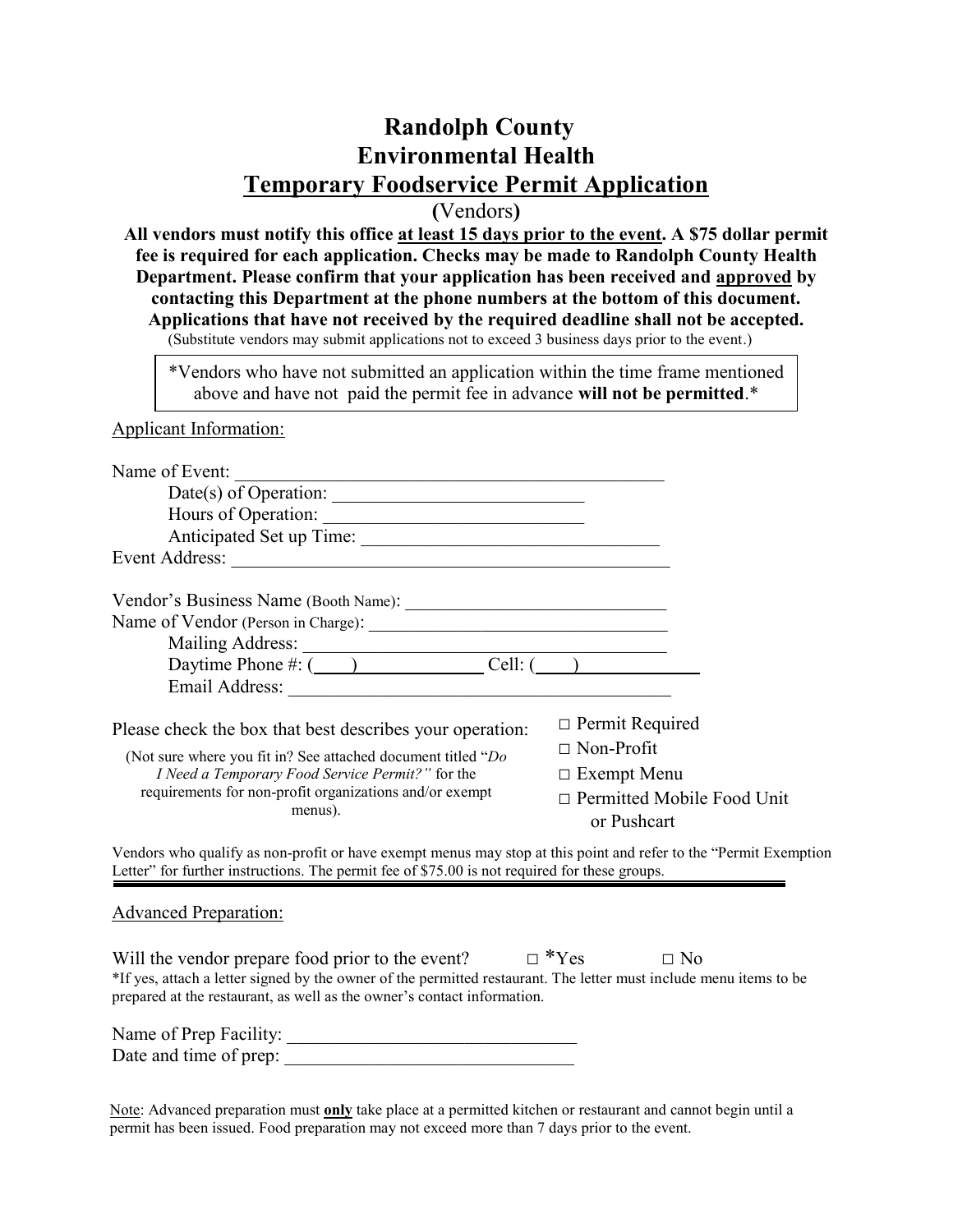#### Operating Your Temporary Food Service Establishment:

Please check the box that best describes the setup of your establishment:

 $\Box$  3-Sided Tent  $\Box$  Tent with fans  $\Box$  \*Mobile Food Unit  $\Box$  Other:

\*Persons who hold a valid Mobile Food Unit or Pushcart Permit within the State of North Carolina must submit a completed Temporary Foodservice Application along with payment a copy of their Mobile Food Unit or Pushcart permit. These will be reviewed to determine if a Temporary Foodservice Permit is required. After reviewing applications, if it is determined that a temporary foodservice permit is not required, application fees will be refunded.

#### Water Source:

 $\Box$  Municipal Water supplied by Event Organizer (food grade hose required)

□ On-Site Private Well (sampling required before event)

□ Bottled Water

 $\square$  Water from Permitted Restaurant (attach permission letter from restaurant owner)

Disposal of Waste:

| Garbage                 | *Wastewater                     | Grease                         |
|-------------------------|---------------------------------|--------------------------------|
| $\Box$ Event Dumpster   | $\Box$ Gray Water Bin           | $\Box$ Taken Off Site          |
| $\Box$ Garbage Cans     | (Provided by Event)             | $\Box$ Event Grease Receptacle |
| $\Box$ Carried Off Site | $\Box$ Portable Toilet at Event | $\Box$ Other:                  |
| $\Box$ Other:           | $\Box$ **Disposal at Permitted  |                                |
|                         | Restaurant                      |                                |
|                         | $\Box$ Other:                   |                                |

\*Wastewater may not be disposed of on the ground or in storm drains.

\*\* If wastewater is to be disposed of at a Permitted Restaurant, please provide a letter from the restaurant owner giving you permission to do so.

### Equipment:

Please list all equipment that will be used to accomplish the following:

| Cooking:                                         |                         |                                |
|--------------------------------------------------|-------------------------|--------------------------------|
| Hot Holding $(135^{\circ} \text{ F or above})$ : |                         |                                |
| Cold Holding $(41^{\circ}$ F or below):          |                         |                                |
| How will electrical appliances be powered?       | $\Box$ Generator        | $\Box$ Power supplied by event |
|                                                  | $\Box$ Other (explain): |                                |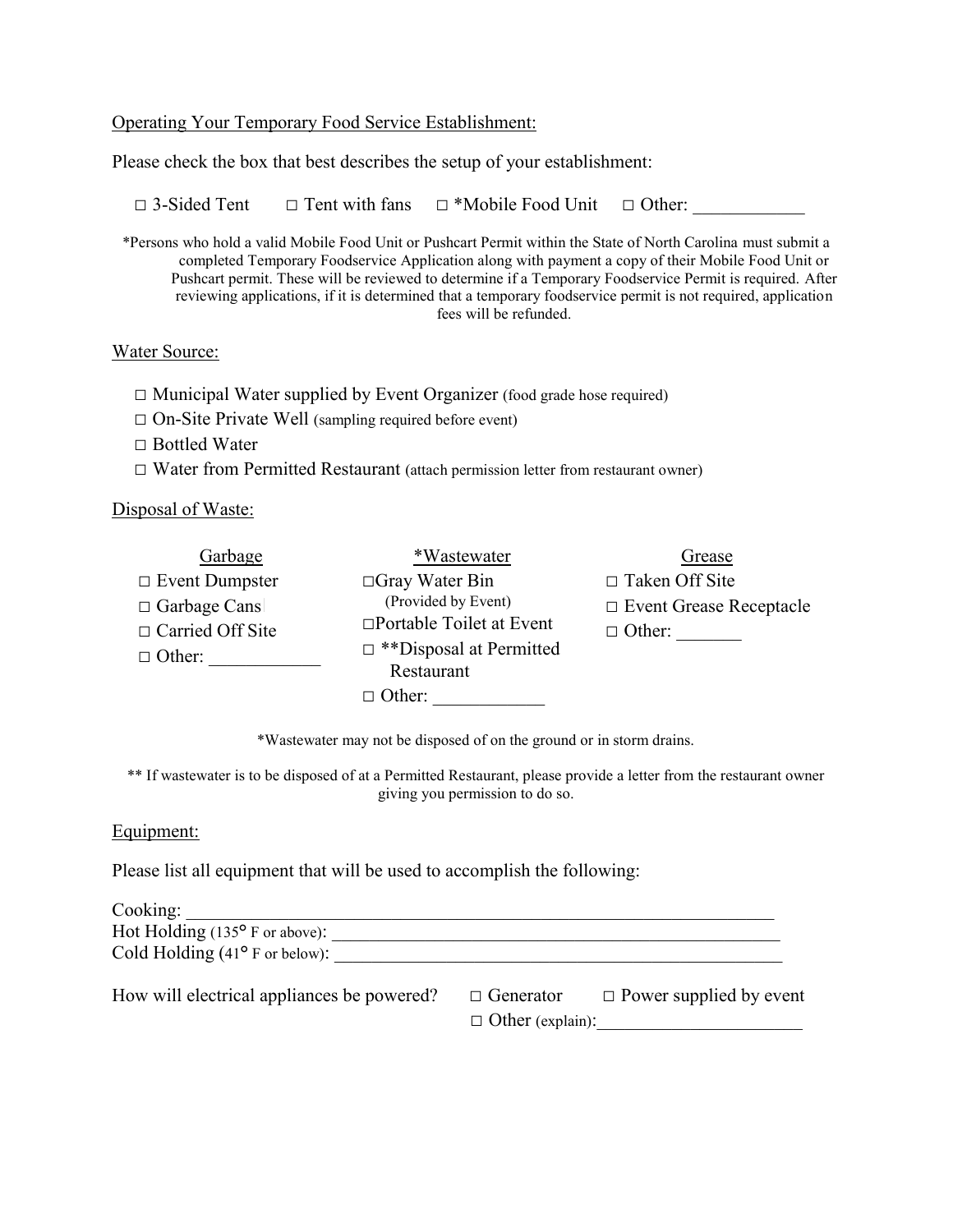How will food items be protected from contamination from customers?

□ Sneeze Guards *(recommended)*  □ Barriers (ex: tables)

 $\square$  $\square$  Distance (ex: food prep takes place well removed from where customers are placing orders).

Will you be washing fruits and vegetables?  $\Box$   $\Box$  Yes (prep sink is required)  $\Box$   $\Box$  No

| Utensil Washing:                            | Handwashing                                      |
|---------------------------------------------|--------------------------------------------------|
| (Must include counter space for air drying) | (Must have means of providing warm water)        |
| $\square$ 3 Utility Sinks                   | $\Box$ Gravity Flow (capable of continuous flow) |
| $\square$ 3 Compartment Sink                | $\Box$ Plumbed Sink                              |
| $\square$ 3 Basins                          | $\Box$ Other:                                    |
| $\square$ $\square$ Other:                  |                                                  |

How will water for handwashing station and wash vat of utensil wash station be heated?

 $\mathcal{L}_\mathcal{L} = \mathcal{L}_\mathcal{L} = \mathcal{L}_\mathcal{L} = \mathcal{L}_\mathcal{L} = \mathcal{L}_\mathcal{L} = \mathcal{L}_\mathcal{L} = \mathcal{L}_\mathcal{L} = \mathcal{L}_\mathcal{L} = \mathcal{L}_\mathcal{L} = \mathcal{L}_\mathcal{L} = \mathcal{L}_\mathcal{L} = \mathcal{L}_\mathcal{L} = \mathcal{L}_\mathcal{L} = \mathcal{L}_\mathcal{L} = \mathcal{L}_\mathcal{L} = \mathcal{L}_\mathcal{L} = \mathcal{L}_\mathcal{L}$ 

*Suggested setup for handsinks for Temporary Food Service*

 $\mathcal{L}_\mathcal{L} = \{ \mathcal{L}_\mathcal{L} = \{ \mathcal{L}_\mathcal{L} = \{ \mathcal{L}_\mathcal{L} = \{ \mathcal{L}_\mathcal{L} = \{ \mathcal{L}_\mathcal{L} = \{ \mathcal{L}_\mathcal{L} = \{ \mathcal{L}_\mathcal{L} = \{ \mathcal{L}_\mathcal{L} = \{ \mathcal{L}_\mathcal{L} = \{ \mathcal{L}_\mathcal{L} = \{ \mathcal{L}_\mathcal{L} = \{ \mathcal{L}_\mathcal{L} = \{ \mathcal{L}_\mathcal{L} = \{ \mathcal{L}_\mathcal{$ 





### Menu Items:

Will any menu items be served raw or undercooked?  $\square \square$  \*Yes  $\square \square$  No *\*Serving raw or undercooked foods will require that the temporary foodservice establishment post a consumer advisory (per North Carolina Food Code section 3-603.11)*

 $\mathcal{L}_\text{max}$  , and the contribution of the contribution of the contribution of the contribution of the contribution of the contribution of the contribution of the contribution of the contribution of the contribution of t

If yes, indicate food item $(s)$  to be undercooked:

Are any food items being prepared/purchased and brought from out of state?

 $\Box$   $\Box$  \*Yes  $\Box$   $\Box$  No

*<sup>\*</sup>If yes, applicant must complete reciprocity document, demonstrating that food items are from a source found to be acceptable by the State of North Carolina. Contact the Randolph County Health Department for more details.*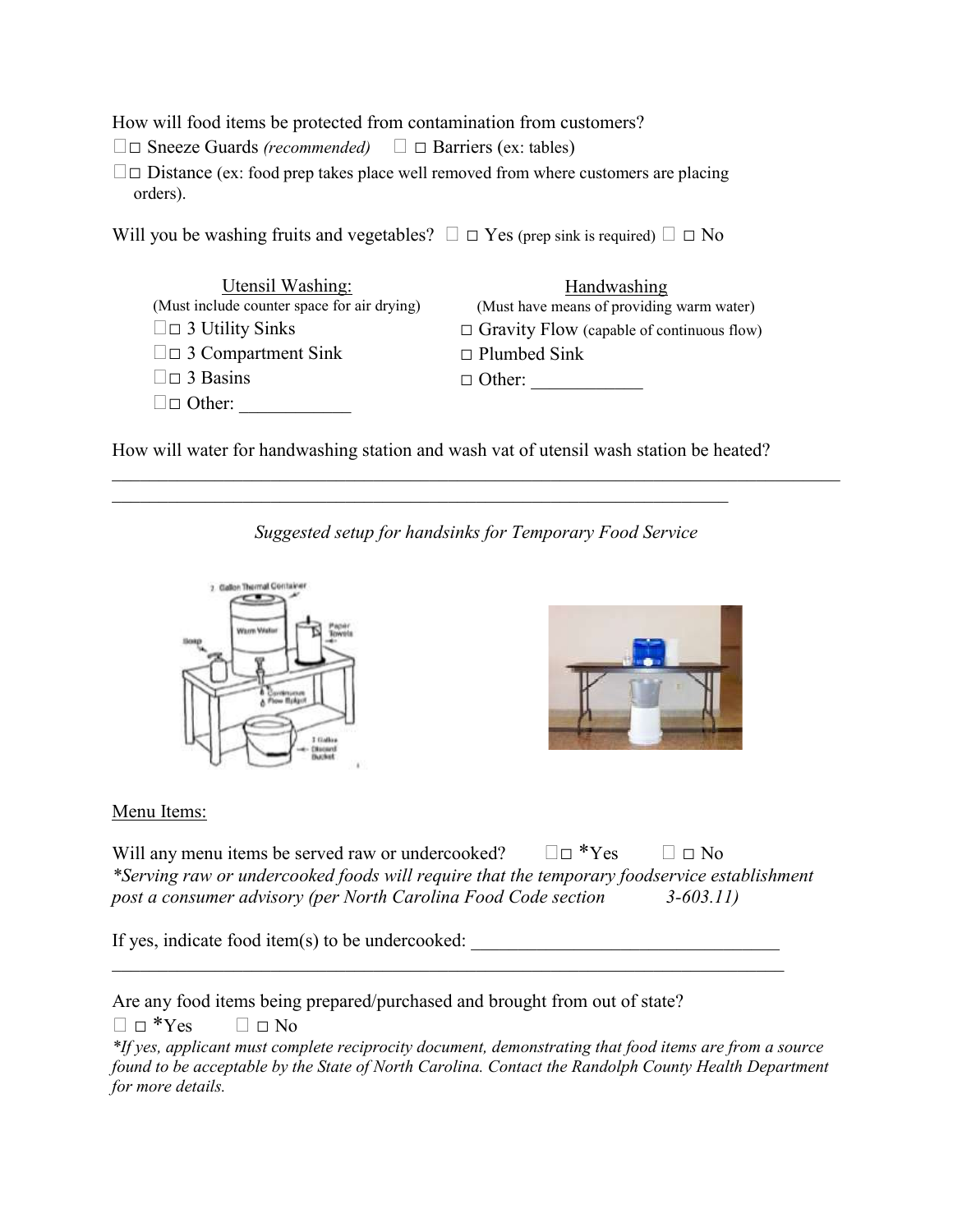Complete the chart below, filling in all food and beverage items to be served. Please include add on items such as ice, tomatoes, lettuce, onions, etc.

| Food<br>or<br><b>Beverage</b>                                                 | <b>Source</b><br>And<br><b>Transportation</b><br><b>Method</b>                                      | Preparation<br>And<br><b>Cooking</b><br><b>Procedures</b>                                                        | Hot/Cold<br><b>Holding</b><br><b>Method</b>          | Equipment<br><b>Used</b>                      |
|-------------------------------------------------------------------------------|-----------------------------------------------------------------------------------------------------|------------------------------------------------------------------------------------------------------------------|------------------------------------------------------|-----------------------------------------------|
| <b>Example: Pre-</b><br>pattied hamburger,<br>stored in original<br>container | Purchased from<br>Walmart and kept<br>in cooler filled<br>with ice. Cooler is<br>for raw meats only | Transferred from<br>cooler to grill<br>where it is cooked<br>to an internal<br>temperature of<br>$155^{\circ}$ F | <b>Steam Table</b><br>holding at 135° F<br>or higher | Gas grill, Six Pan<br>Electric Steam<br>Table |
|                                                                               |                                                                                                     |                                                                                                                  |                                                      |                                               |
|                                                                               |                                                                                                     |                                                                                                                  |                                                      |                                               |
|                                                                               |                                                                                                     |                                                                                                                  |                                                      |                                               |
|                                                                               |                                                                                                     |                                                                                                                  |                                                      |                                               |
|                                                                               |                                                                                                     |                                                                                                                  |                                                      |                                               |
|                                                                               |                                                                                                     |                                                                                                                  |                                                      |                                               |

\*Food receipts/invoices must be available for review during the event.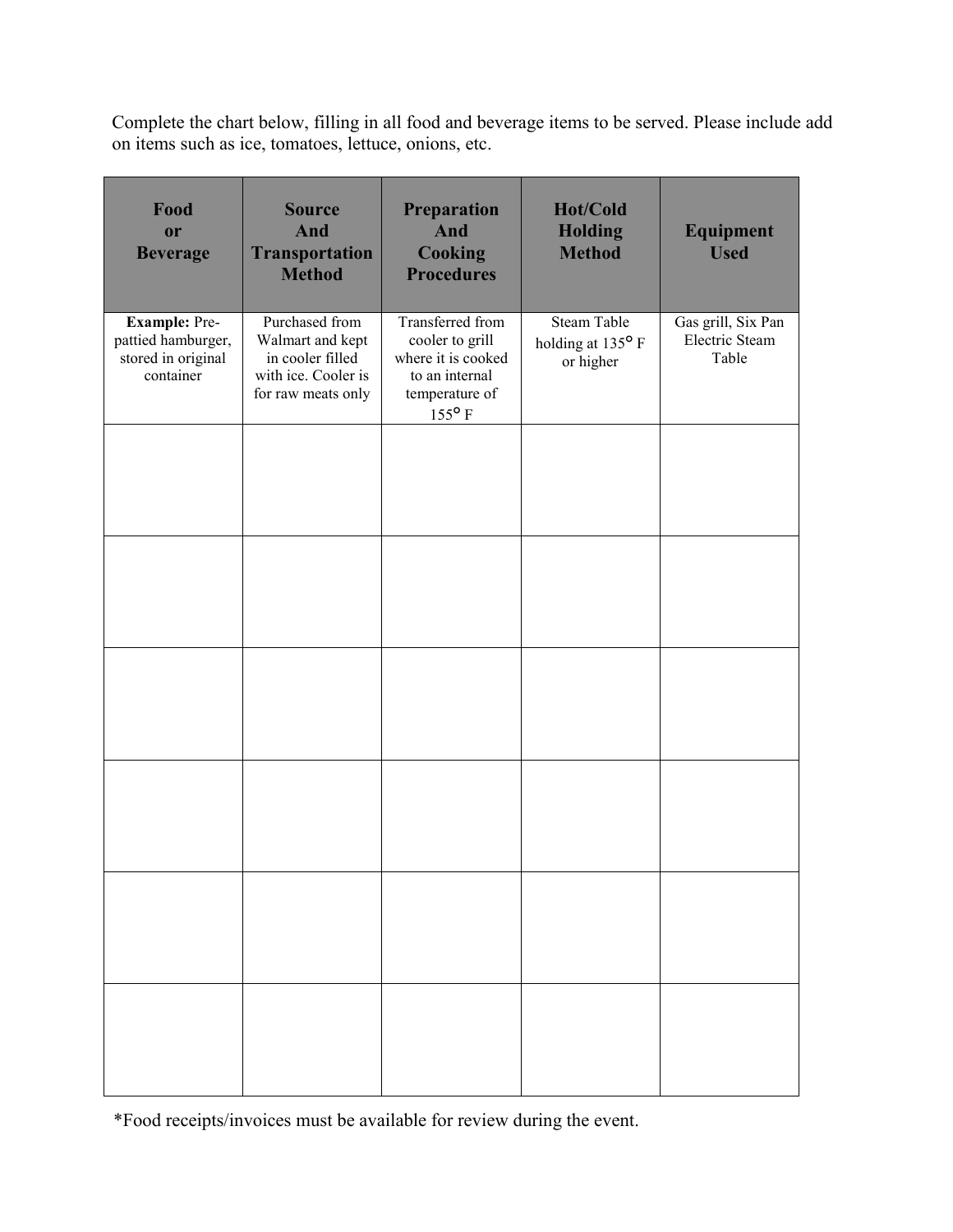## Equipment Setup:

In Box 1 below, please provide the proposed arrangement for the equipment in your establishment. Label all equipment for identification purposes. Be sure to include items such as handwashing sinks, cooking equipment, hot and cold holding equipment, utensil washing facilities, sneeze guards, work tables, etc.